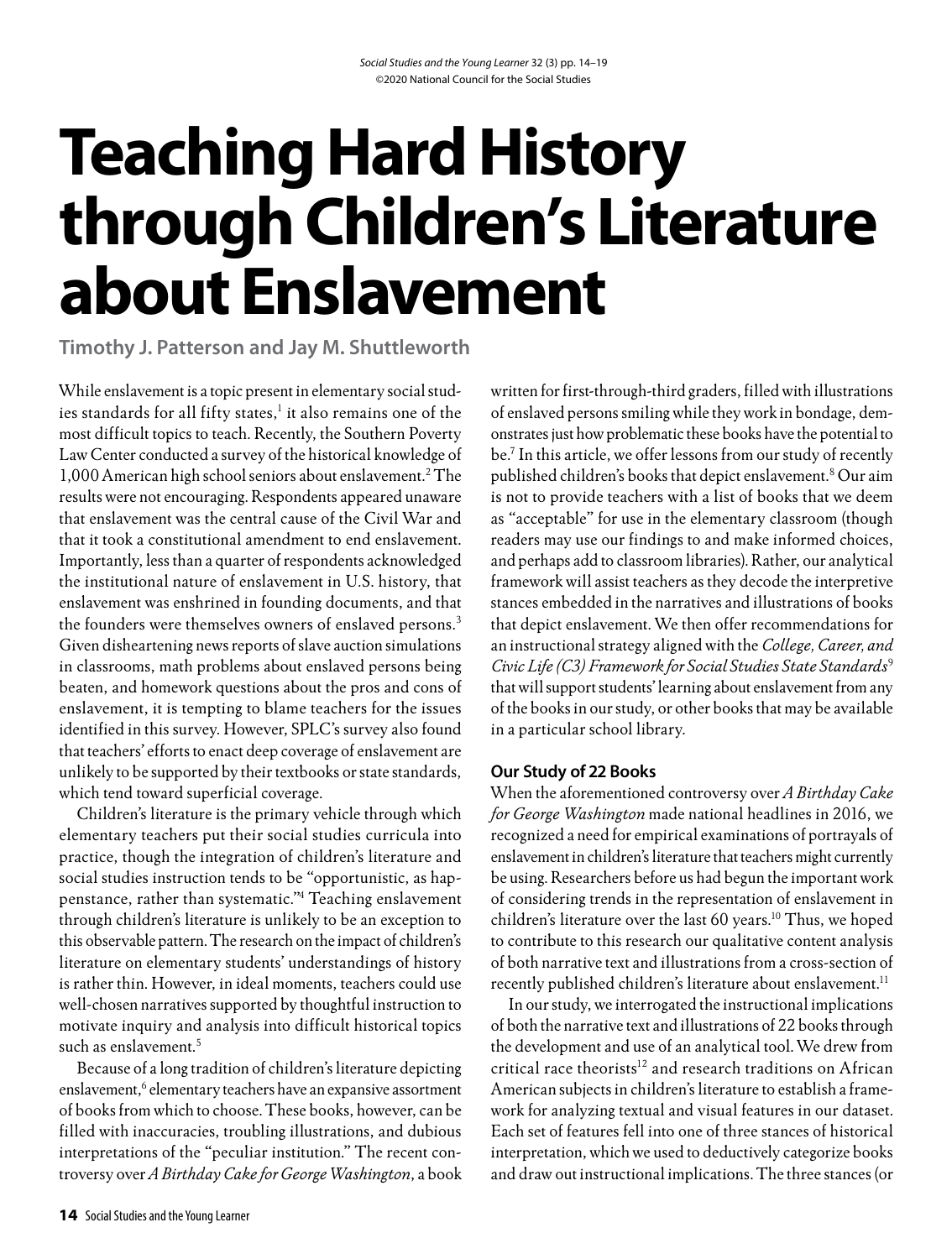categories) are selective tradition, social conscience, and culturally conscious, which we expound on below. The bibliography on page 18, comprises the 22 books in our dataset, categorized according to these three categories.

#### **The Framework: Selecting and Using Books**

In the sections below, we present a brief explanation of each interpretive stance, followed by a description of one book from our dataset that embodies the features of this stance. We must be clear in stating that we make no claims on the intentions of the authors or illustrators. Rather, we are concerned with the meanings that students are likely to infer from narratives and illustrations that contain particular features. For additional details on elements of each stance, see our earlier article.<sup>8</sup>

#### **Selective Tradition Books**

More than 40 years ago, scholar and novelist Raymond Williams argued that in selecting particular people, events, and experiences for representation, "selective tradition" books validate certain historical accounts and invalidate others.13 We classified books that offer readers a narrow or simplified version of historical events as "selective tradition" books. In depicting enslavement, such books minimize or exclude the violence of enslavement, show masters and enslaved persons working happily together or as equals, or omit enslaved persons from events in which they played prominent roles. In sum, selective tradition books emphasize the "'better' aspects of the slave system over a more honest telling of U.S. history."14 An example of a book we classified as selective tradition is *A Fine Dessert: Four Centuries, Four Families, One Delicious Treat*, by E. Jenkins and S. Blackall (New York: Schwartz & Wade Books, 2015). This book tells the story of four fictional families throughout U.S. history making the same dessert. Focusing on the vignette depicting an enslaved mother and daughter, the pair are illustrated as smiling while they pick the blackberries, prepare the treat, and eat the remnants in hiding. The characters are not explicitly described as enslaved persons; this must be inferred by the reader. Contextualized by three other short stories of families making the same dessert, this book equivocates the experiences of enslaved families with those of free families from other moments in U.S. history.

#### **Social Conscience Books**

"Social conscience books" is a term coined by scholar and educator Rudine Sims in 1982 to describe children's literature initially written in the 1960s with the hopes of assisting school integration following *Brown v. Board of Education*. 15 We have adapted the features identified by Sims and applied them to books recently written about enslavement. Social conscience books offer mixed portrayals of enslavement; in such books enslavement is a joyless, painful experience, but subtle misrepresentations often pervade the narrative text, or illustrations, or both. While they are honest in their portrayal of enslavement, social conscience books are also likely to point readers' attentions away from the institutional nature of enslavement by presenting the violence of enslavement in passive voice, or by focusing on masters who were generally immoral individuals.<sup>16</sup> Thus, social conscience books are often historically accurate, though not historically representative.

*Ellen Craft's Escape from Slavery* by C. Moore and M. Braught (Minneapolis, MN: Millbrook Press, 2011) is a social conscience book depicting the nonfiction story of Ellen and William Craft, who escape from bondage in Georgia to freedom in Philadelphia. During the couple's four-day journey, Ellen poses as a white man and William as her enslaved person. The narrative is hopeful, and readers will immediately note Ellen's bravery, ingenuity, and humanity. However, some subtle issues with this book led us to classify it as social conscience. For one, escape was a particularly rare occurrence.17 As a result, *Ellen Craft's Escape from Slavery* is a historically accurate book, but not historically representative of enslavement. Without appropriate scaffolding, young readers might infer that escape was a viable option for most enslaved people, and that the countless numbers of enslaved persons who remained in captivity were simply flawed or chose enslavement over freedom. Second, this book contains passages depicting the abuse suffered by Ellen and William written in passive voice. For example, "They could be bought and sold like animals. Even children could be sold and sent away from their parents. Ellen had been taken away from her mother when she was a little girl" (p. 7). As a result, children will learn about the horrors of enslavement when reading the book, but the perpetrators of these crimes go unidentified. Omitting references to the perpetrators, to named persons, may give readers the mistaken impression that enslavement "happened upon people," like the weather, and was not an oppression that other humans violently forced upon them. Using the passive voice in such a narrative diffuses responsibility.

#### **Culturally Conscious Books**

In culturally conscious books, the systemic nature of enslavement is a theme throughout the narrative and illustrations, unlike selective tradition and social conscience books. Rudine Sims Bishop (nee Rudine Sims) originally intended this classification to apply to certain fictional books. We broaden this definition to also include nonfiction accounts for use in analyzing children's literature about enslavement.<sup>18</sup> The dialogue in culturally conscious books may contain linguistic styles associated with African Americans while narratives and illustrations offer laudatory portrayals of African American cultural customs. Representations of skin color are explicitly affirmative in an "effort to create and promote positive associations with the darkness that carries so many negative connotations."19 Oppression is an explicit theme in culturally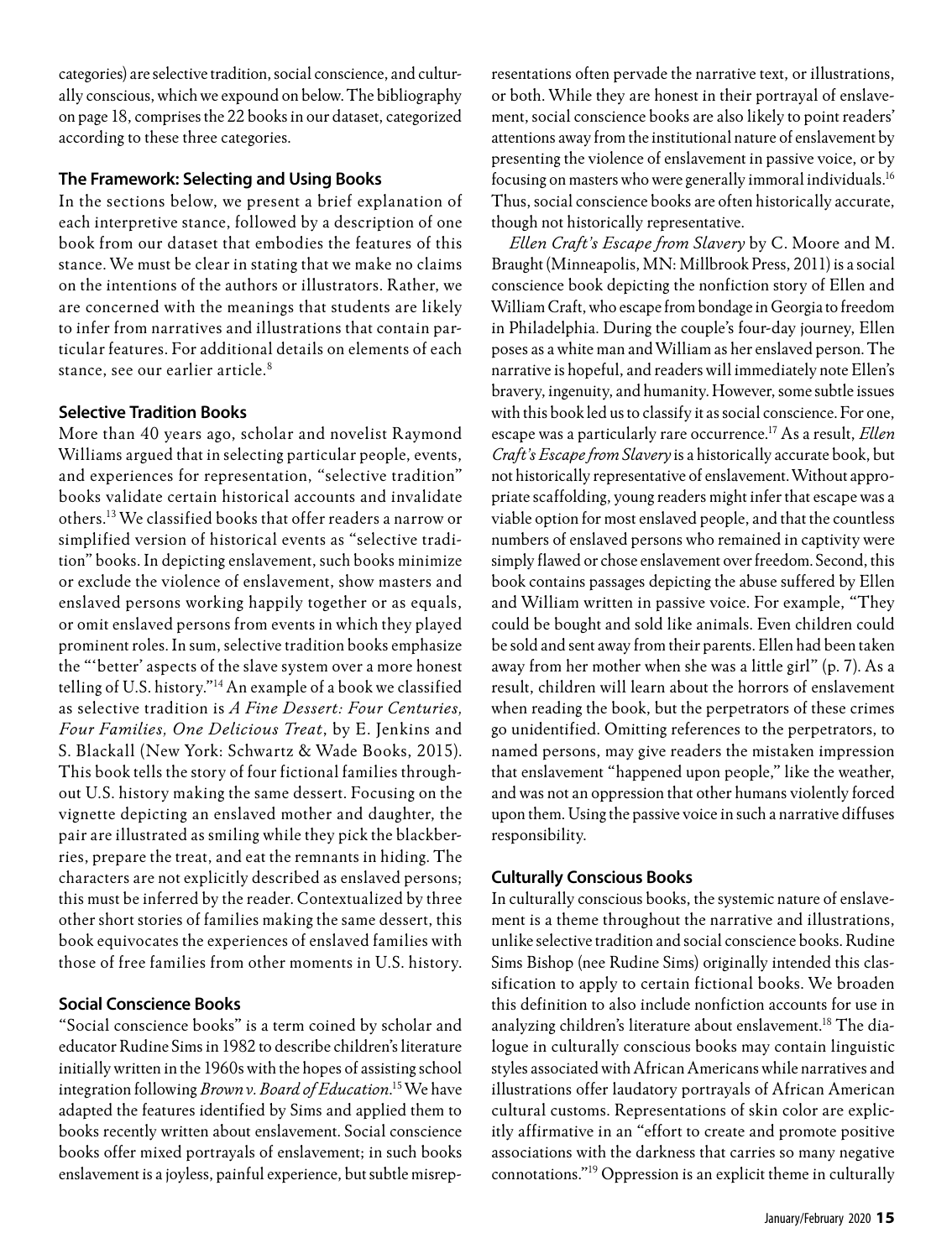conscious books. As such, the narratives in these books use active voice in describing the horrors of enslavement.

A book we characterized as culturally conscious is *Light in the Darkness: A Story of How Slaves Learned in Secret* by L. Ransome, L. and J. E. Ransome (New York: Jump at the Sun Books, 2013). In this historical fiction, a young girl named Rosa narrates how she, her friend Morris, Mama, and other enslaved African-Americans secretly learn to read and write in so-called



"pit-schools." To minimize the risk of a master's punishment, some enslaved people dug pits far away from living quarters and covered them to create concealed learning places. The narrative text and images portray African Americans struggling to rise above their condition of enslavement. They are humans who want to read and

write. They experience pride in learning, but dread getting caught. In one scene, one girl is beaten for learning, and those forced to watch have pained expressions or avert their eyes. The story ends with a clear message: enslavement is horrific, and yet many African-Americans nevertheless persisted in trying to extend their humanity through learning. Learning to read and write provides moments of satisfaction that does not erase the sorrow of enslavement. Struggling to become literate is also an investment in a better future and a tool of social and political power.

#### **Teaching Tips**

We see important pedagogical opportunities in teaching with books from any of these three categories—if done while teaching students to think critically about what they are reading. Select two or more books that provide an opportunity for students to compare and critique differing accounts of enslavement. We recommend pairing a culturally conscious book with one from the selective tradition or social conscience category. To avoid creating confusion and transmitting false information, we recommend avoiding instruction where a single selective tradition or social conscience book stands alone in a lesson.

In the lesson below, we describe a process you might practice with your students throughout the year. This process merges English language arts with social studies by applying historical inquiry questions to children's literature. As articulated in Dimension 2 of the C3 Framework's Inquiry Arc, this process

guides students through the use of disciplinary tools in service of historical analysis. It assists them in the close reading of children's literature about enslavement to determine "main ideas, details, structure, purpose, source type, and claims emitting from the sources, and comparing multiple sources."<sup>20</sup> The process also provides developmentally appropriate scaffolds for answering questions backed by evidence and can be applied to both nonfiction and fiction books that depict historical events. The process we recommend is as follows:

- Begin your lesson by having students brainstorm their prior knowledge of enslavement. Importantly, ask them to reflect on where they have learned about enslavement. What have they learned in your class about enslavement already? What did they learn at home? From depictions in books, television, and/or movies?
- Choose books carefully, as described above. Two books that provide divergent accounts of the same event (in this case, the construction of The White House in Washington, DC) are *Brick by Brick* by Charles R. Smith, Jr. (New York: Amistad, 2015) and *The House That George Built* by Suzanne Slade (New York: Charlesbridge, 2015). The first book focuses on the role enslaved African-Americans had in its construction, and the second omits them entirely, and even suggests that George Washington himself helped in the physical labor, which is highly unlikely.
- Have students read *Brick by Brick* first. Begin by asking your students to point out the enslaved persons in the narrative and illustrations, and challenge them to find the enslaved persons' names. Ask students to describe how enslaved people are depicted. Possible answers include pained and somber expressions. Ask students to describe the relationship between master and enslaved person. Students are likely to point out a page where two greedy white owners exchange money between themselves; they profit from the enslaved people's work.
- Ask students to brainstorm what they thought the author's purpose was in writing this book. Possible answers may lay bare the evils of enslavement. Others may allude to the ironies of enslaved people helping to build the White House, an icon of a new republic proclaiming that 'all men are created equal'.
- Next have students read *The House That George Built*. Ask them the same questions as you did with *Brick by Brick*. Be prepared that some students may be confused by these prompts, as no enslaved people or masters are depicted; the entire work staff is white.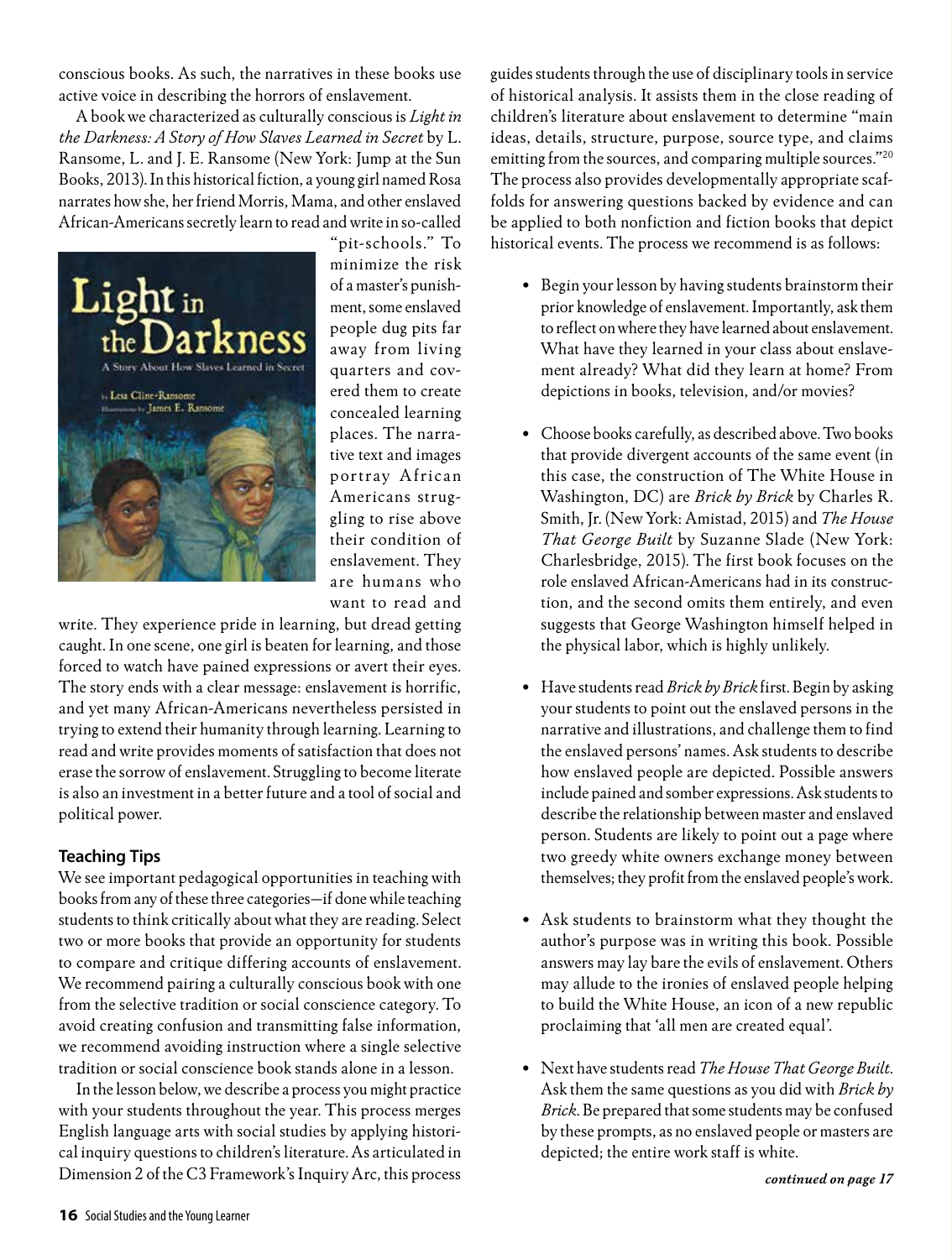#### **TEACHING HARD HISTORY** *from page 16*

- After students identify that these stories take very different perspectives of the same event, ask students in a whole-class discussion, "Why do you think the authors of *The House That George Built* might have preferred to leave out the story of the enslaved people?" A goal of such discussion might be for students to understand that discussing enslavement openly and honestly is a challenge for many people.
- Next, ask students, "Why do you think the authors of *Brick by Brick* chose to focus on the role of enslaved people in the construction of the White House, especially if talking about the subject is difficult for many?" Answers may vary, but consider the possibility of following up with the question, "How do you feel talking about enslavement? What things, if any, make it difficult to talk about?"
- Finally, ask your students to assess what they have learned about enslavement from the books they are comparing against what they have learned from your social studies instruction or from other accounts they are familiar with. This can lead to discussions around why distortions, omissions, and simplifications about the past in general exist in children's literature, popular culture, and political campaigns.

The above guided inquiry allows you to model the types of inquiry questions your students ought to ask of the historical books they read and to support their analyses through the discussion you moderate. At this point it is helpful to use a formative assessment to determine the extent to which your students are prepared to independently complete this inquiry model.

- For this formative assessment you might select a book using the bibliography (p. 18) if you want students to analyze features from a particular stance. You might also use the criteria from our framework to select a book we did not analyze in our study. For example, you might have your students independently read *Ellen Craft's Escape from Slavery* and then work independently through the observational questions you posed during the guided inquiry: "Who are the enslaved persons? For example, what are their names? What do the enslaved persons experience?"
- Next, ask students to brainstorm what they learn about the enslaved persons' lives, focusing on what they say and what experiences they have. Finally, ask your stu-

dents to make observations about how the enslaved persons are illustrated, focusing on their facial expressions, clothing, etc.

• Once your students have catalogued the features of the book they are reading, direct them in making inferences about enslavement, were they only to learn about enslavement from this particular book. For example, your students might make statements such as, "According to *Ellen Craft's Escape from Slavery*, enslaved children could be separated from their parents. Enslaved persons could disguise themselves as white people to escape to freedom." Ask your students to support such inferences with specific words or illustrations from the book they are reading.

With these simple inquiry questions, first modeled by you and later posed as written or discussion prompts, your students can do the work of uncovering the interpretive stances nestled in books about enslavement. This process empowers students to apply disciplinary concepts used by historians in "describing how the perspectives of people in the present shape their interpretations of the past."21 This kind of questioning also assists students in reflecting on the difficulty they may have in talking about enslavement. Teaching with elementary-level books that diverge in their portrayals of enslavement provides an opportunity for students to analyze and reflect upon a reluctance by many to discuss enslavement in U.S. history. When this process is accompanied by direct instruction on the history of enslavement, your students will develop deeper understandings of enslavement and become better prepared to identify and acknowledge literary and visual conventions that convey subtle (and not so subtle) meanings. Meanwhile, the formative assessment allows you to determine the extent to which your students understand the inquiry process and are ready to apply it when reading other historical topics presented in children's literature.

#### **Concluding Thoughts**

Our research might have been more expedient for teachers if it created a canon of books that are most effective in teaching young learners about enslavement. But enslavement falls into the category of what educator Deborah P. Britzman calls "difficult knowledge,"22 referring to the "representation of social trauma and the individuals' encounter with them in pedagogy."23 The social studies curriculum is fraught with this sort of content: imperialism, genocide, and religious discrimination are several other examples. That these topics are difficult makes the instructional choices teachers make around them all the more important. In the case of enslavement, some books clearly present more challenges than others, but none are challengefree. Passive voice within a narrative about punishing enslaved persons is a subtle feature of social conscience books, one that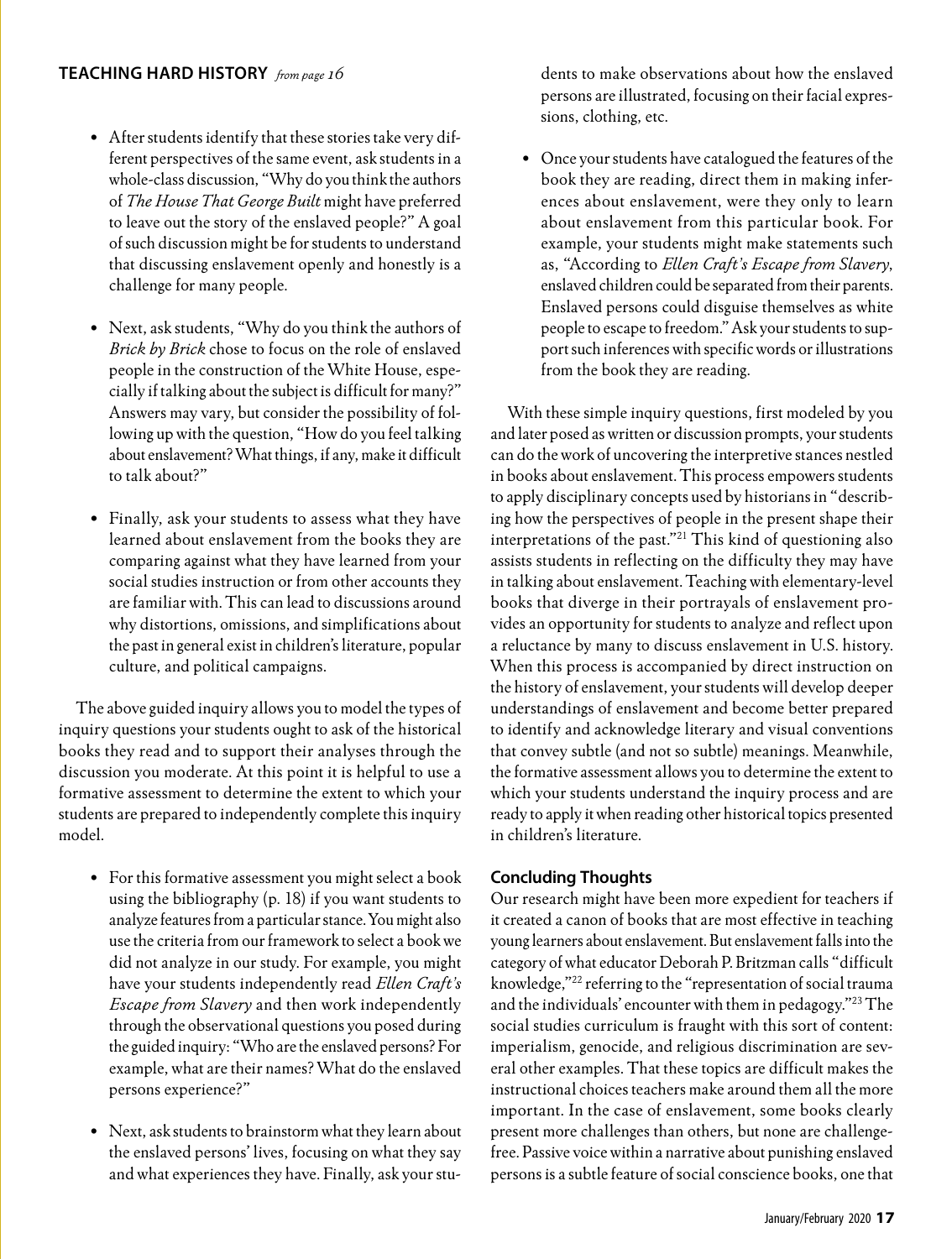## **BOOK RESOURCES**

### 

#### **Culturally Conscious**

Cline-Ransome, Lesa. *Light in the Darkness: A Story about How Slaves Learned in Secret*. New York: Jump at the Sun Books. 2013.

McGill, Alice and Michael Cummings. *In the Hollow of Your Hand: Slave Lullabies*. Boston, MA: Houghton Mifflin. 2000.

Pringle, Laurence, Cornelius Van Wright, and Ying-Hwa Hu. *American Slave, American Hero: York of the Lewis and Clark Expedition*. Honesdale, PA: Calkins Creek. 2006.

Raven, Margot Theis and E. B. Lewis. *Circle Unbroken*. New York: Square Fish. 2007.

Ringgold, Faith. *The Invisible Princess*. New York: Crown Publishers. 1999.

Rosa, Sonia and Luciana Justiniana Hees. *When the Slave Esperança Garcia Wrote a Letter*. Toronto, Canada: Groundwood Books. 2012.



Slate, Joseph and E.B. Lewis. *I Want to Be Free*. New York: G.P. Putnam's Sons Books for Young Readers. 2009.

Smith, Charles R. and Floyd Cooper. *Brick by Brick*. New York: Harper Collins. 2013.

Stroud, Bettye and Erin Susanne Bennett. *The Patchwork Path: A Quilt Map to Freedom*. New York: Candlewick. 2007.

#### **Social Conscience**

Cooper, Floyd. *Juneteenth for Mazie*. North Mankato, MN: Picture Window Books. 2015

Evans, Shane W. *Underground: Finding the Light to Freedom*. New York: Roaring Brook Press. 2011.

Hopkinson, Deborah and James Ransome. *Sweet Clara and the Freedom Quilt.* New York: Reading Rainbow Books. 2013.

Kamma, Anne and Pamela Johnson. *If You Lived When There was Slavery in America*. New York: Scholastic. 2004.

Levine, Ellen and Larry Johnson. *If You Traveled on the Underground Railroad*. New York: Scholastic Paperbacks. 1992.

Levine, Ellen and Kadir Nelson. *Henry's Freedom Box: A True Story from the Underground Railroad*. New York: Scholastic. 2007.

Lyons, Kathy Starling and Don Tate. *Hope's Gift*. New York: G.P. Putnam's Sons Books for Young Readers. 2012.

Lyons, Kelly Starling and E.B. Lewis. *Tea Cakes for Tosh*. New York: G.P. Putnam's Sons Books for Young Readers. 2012

Moore, Cathy and Mark Braught. *Ellen Craft's Escape from Slavery*. Minneapolis, MI: Lerner Classroom. 2010.

Nelson, Kadir. *Heart and Soul: The Story of American and African Americans*. New York: Harper Collins. 2013.

#### **Selective Tradition**

Ganeshram, Ramin and Vanessa Brantley-Newton. *A Birthday Cake for George Washington*. New York: Scholastic Press. 2016.

Jenkins, Emily and Sophie Blackall. *A Fine Dessert: Four Centuries, Four Families, One Delicious Treat*. New York: Schwartz and Wade Books. 2015.

Slade, Suzanne and Rebecca Bond. *The House that George Built*. Watertown MA: Charlesbridge. 2013.